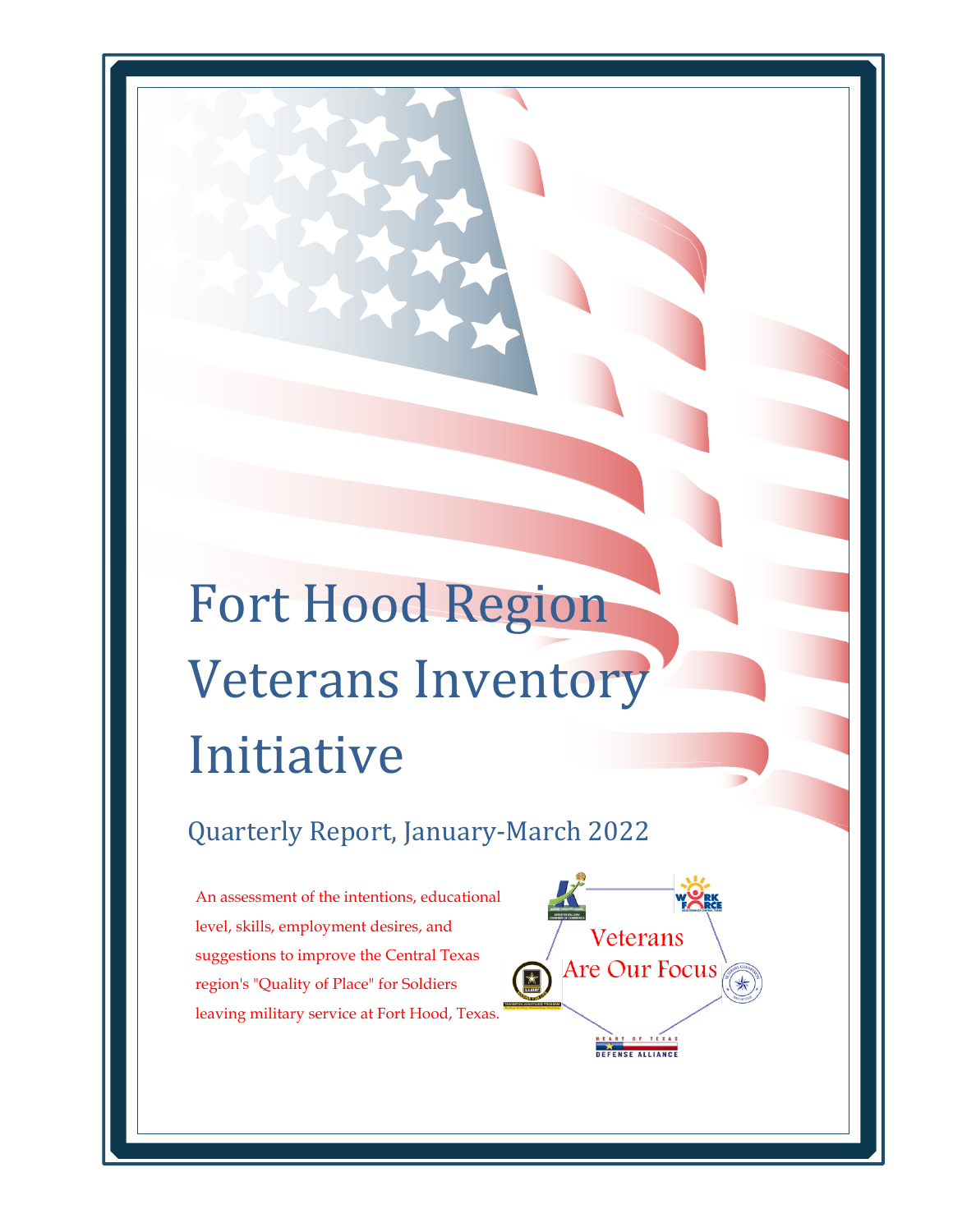#### **Quarterly Report: 2 nd Quarter, FY 2022**

(January-March 2022)

**A. BACKGROUND**: Operation Economic Transformation is the Greater Killeen Chamber of Commerce (GKCC) plan to identify, measure, and capitalize on new and emerging economic development opportunities present in the Central Texas region. In April 2006, the Greater Killeen Chamber of Commerce (GKCC) employed TIP Strategies, Inc. to conduct a study to identify, measure, and capitalize on the new and emerging economic development opportunities present in the Central Texas region. The results of their study were published in 2007.

One key recommendation from the study was to regularly administer a survey for veterans separating from military service at Fort Hood to capture insightful information regarding their skills and desired career fields post separation for all Soldiers and Spouses. In July 2006, the following parties entered into a Memorandum of Understanding (MOU) to routinely inventory the intentions, educational level, skills, and employment desires of separating Soldiers in order to improve the Fort Hood regional "Quality of Place":

- Fort Hood Soldier for Life-Transition Assistance Program (SFL-TAP)
- Workforce Solutions of Central Texas Board
- Workforce Solutions of Central Texas Service Centers
- Greater Killeen Chamber of Commerce
- Heart of Texas Defense Alliance
- Texas Veterans Commission

Data is collected via a voluntary digital ten-question survey administered during either the Soldier for Life - Transition Assistance Program (SFL-TAP) workshop or installation final clearance<sup>1</sup>. The purpose for the collection and analysis of this data is threefold:

1. Develop and retain the region's skilled and motivated military Veteran workforce;

2. Foster innovation and entrepreneurship; retain existing businesses, and attract new business to the region; and

3. Align the efforts of the participating agencies to enhance options for current and future/potential residents.

#### **B. DEMOGRAPHICS**

1. For the 2<sup>nd</sup> Quarter FY 2022 (January-March 2022), 477 Soldiers completing their military service responded to the survey with the demographics graphed below. This number indicates a return to normal response rates pre-COVID 19 Pandemic.

<sup>&</sup>lt;sup>1</sup> Retiring Soldiers may participate in TAP up to two years prior to their retirement date, while non-retiring Soldiers may participate up to one year in advance. Effective November 2012, all Soldiers separating from the military are required to attend the TAP seminar and will provide the opportunity for more Soldiers to participate in the optional Veterans Inventory Initiative survey.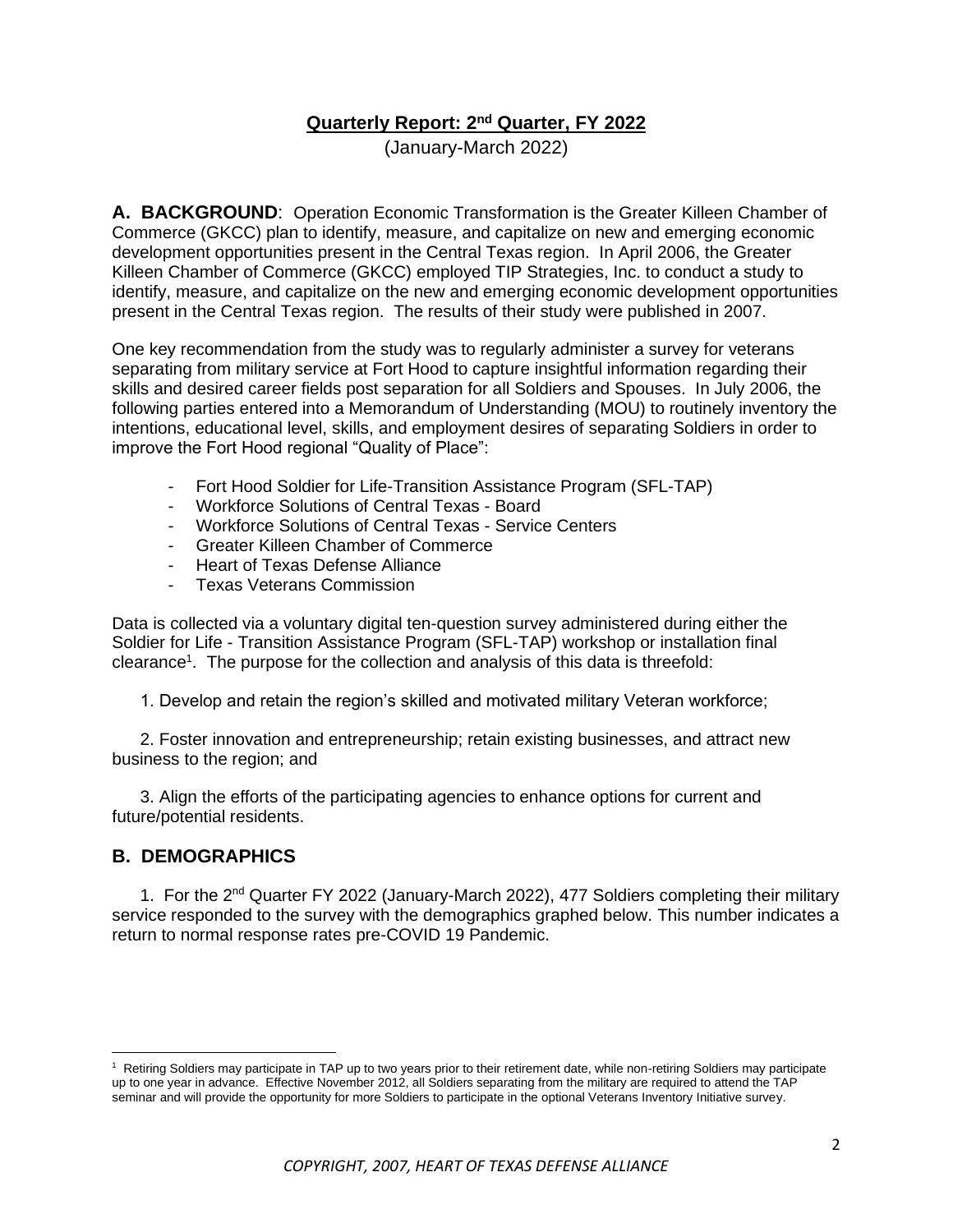

2. The Veterans Inventory Initiative has collected data on Soldiers separating from the service at Fort Hood since FY 2007 and reports have been based on responses from a total of 46,814 separating and retiring Soldiers. Using a new survey implemented in 2014, the amount of those separating from the service during the timeframe of January 2019 through September 2021 has fluctuated between 73-87%, while the amount retiring has fluctuated between 26-29%. Due to the COVID 19 pandemic, data was not available for 3rd QTR 20, 1st QTR 21, and 2nd QTR 21.



**C. INTENTION TO STAY IN THE REGION**: The respondents were surveyed regarding their intentions on remaining in the region (within 30 miles of Fort Hood – generally equating to the Killeen-Temple-Fort Hood Metropolitan Statistical Area (MSA)) when their service ended. For this quarter, we received a total of 477 respondents in the following categories.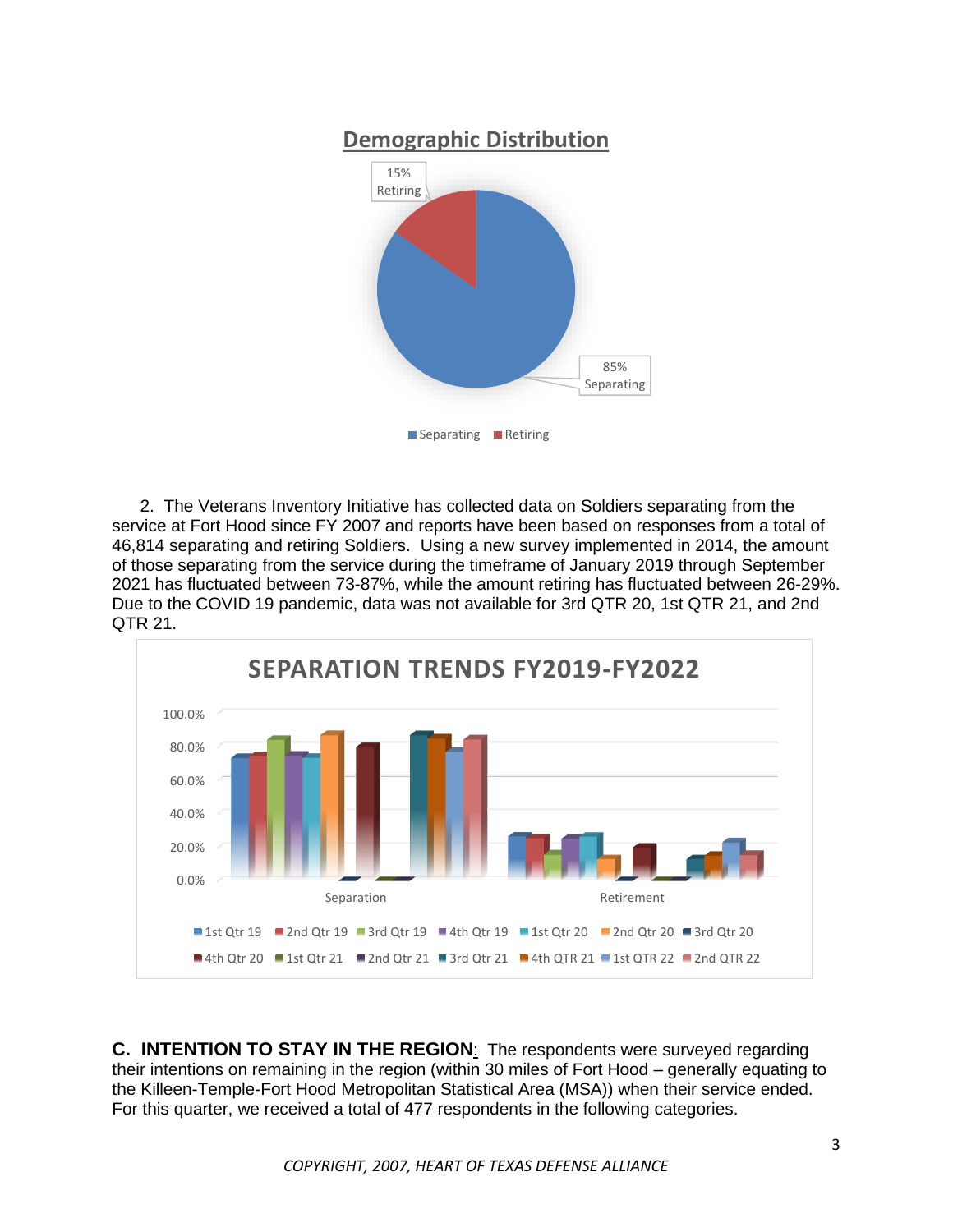- 1. 90 of 477 respondents representing 18.87% are listed as undecided.
- 2. 196 of 477 respondents representing 41.09% indicated they intended to stay in the region.
- 3. 191 of 477 respondents representing 40.04% indicated they would not stay in the region.



The survey also asks respondents that do not intend to remain in the MSA if a job available in the area would change their response.

4. Of those leaving 128 of respondents representing 26.83% indicated they would stay in the area if desirable employment were available.

5. The 41.09% (196 out of 477) of those staying in the MSA represent two demographics: those retiring and those separating. The second graph above represents the percentages of those separating and those retiring since each group represent a different demographic seeking employment in the MSA.

#### **D. DEMOGRAPHICS OF THOSE INTENDING TO STAY IN THE REGION**:

When analyzing data of Soldiers' intentions on remaining in the Killeen-Temple-Fort Hood MSA over the last three years, the graph below indicates that the percent of Soldiers intending to remain in the area consistently averaged between 38.6% and 25.2%. With the onset of COVID we saw an increase in the percentage remaining in the MSA. 2<sup>nd</sup> QTR FY 20 Rose to 58% and 4<sup>th</sup> QTR FY 20 was 55%. Due to the COVID 19 pandemic, there were less surveys processed. It is also important to note that the numbers, according to the Retired Army Personnel System, show a continual increase in retirees remaining in the region throughout the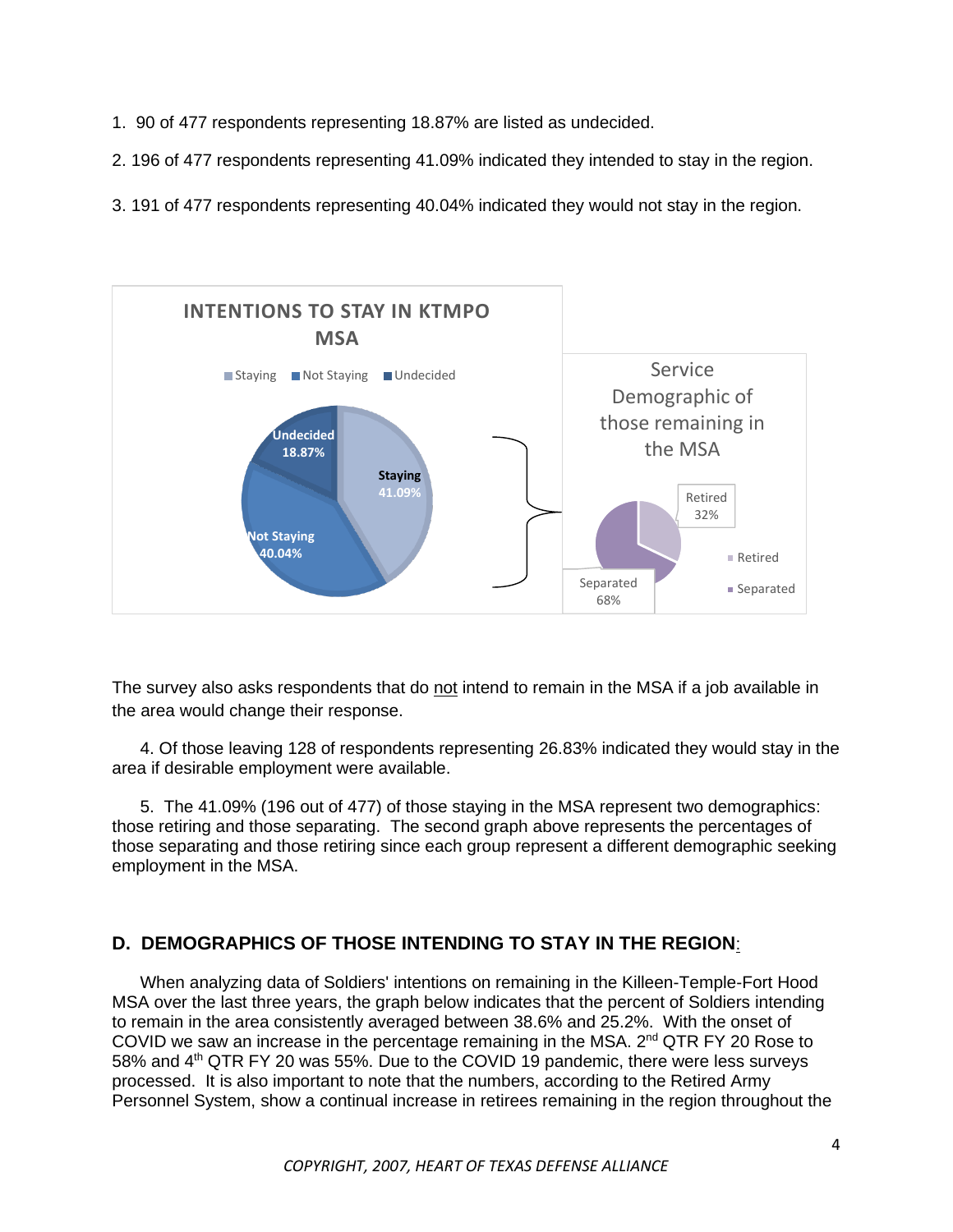past three years. This quarter (FY 22 2<sup>nd</sup> QTR) 41.09% of our separating service members are deciding to call Central Texas home. Of the reason provided, there was a tie this quarter between the Central Texas quality of life and the ability for themselves/their significant others to find local employment.



2. **Military retirees residing in the MSA**: While the Veterans Inventory Initiative only surveys the intent of Soldiers departing the service, we are able to more accurately track the disposition of the retiring population using data from the Retired Army Personnel System (RAPS), which is based on the actual retired Soldiers' zip code. According to RAPS, the cities of Killeen, Harker Heights, Belton, Nolanville, Salado, and Temple experienced retiree growth rates larger than the MSA overall growth of 78.48% for the period June 2009 to March 2022.

|                       | <b>JUNE</b><br>2009 | <b>MARCH</b><br>2022 | % GROWTH<br>$2009 - 2022$ |
|-----------------------|---------------------|----------------------|---------------------------|
| <b>KILLEEN</b>        | 8120                | 14,232               | $+75.27%$                 |
| <b>COPPERAS COVE</b>  | 3,028               | 4,446                | +46.82%                   |
| <b>HARKER HEIGHTS</b> | 1,843               | 3,595                | +95.06%                   |
| <b>TEMPLE</b>         | 1,150               | 2,436                | $+111.83%$                |
| <b>KEMPNER</b>        | 884                 | 1,472                | $+66.52%$                 |
| <b>BELTON</b>         | 826                 | 1,896                | +129.53%                  |
| <b>LAMPASAS</b>       | 356                 | 541                  | +51.99%                   |
| <b>GATESVILLE</b>     | 350                 | 644                  | $+84.0%$                  |
| <b>NOLANVILLE</b>     | 266                 | 649                  | +143.98%                  |
| <b>SALADO</b>         | 206                 | 507                  | $+146.1%$                 |
| <b>MSA</b>            | 17,029              | 30,394               | +78.48%                   |

3. In an economic impact study released in January of 2019, Texas Comptroller Glenn Hegar reported that more than 287,000 retirees, survivors, and their families remained within traveling distance of Fort Hood. While this number usually continues to grow each quarter with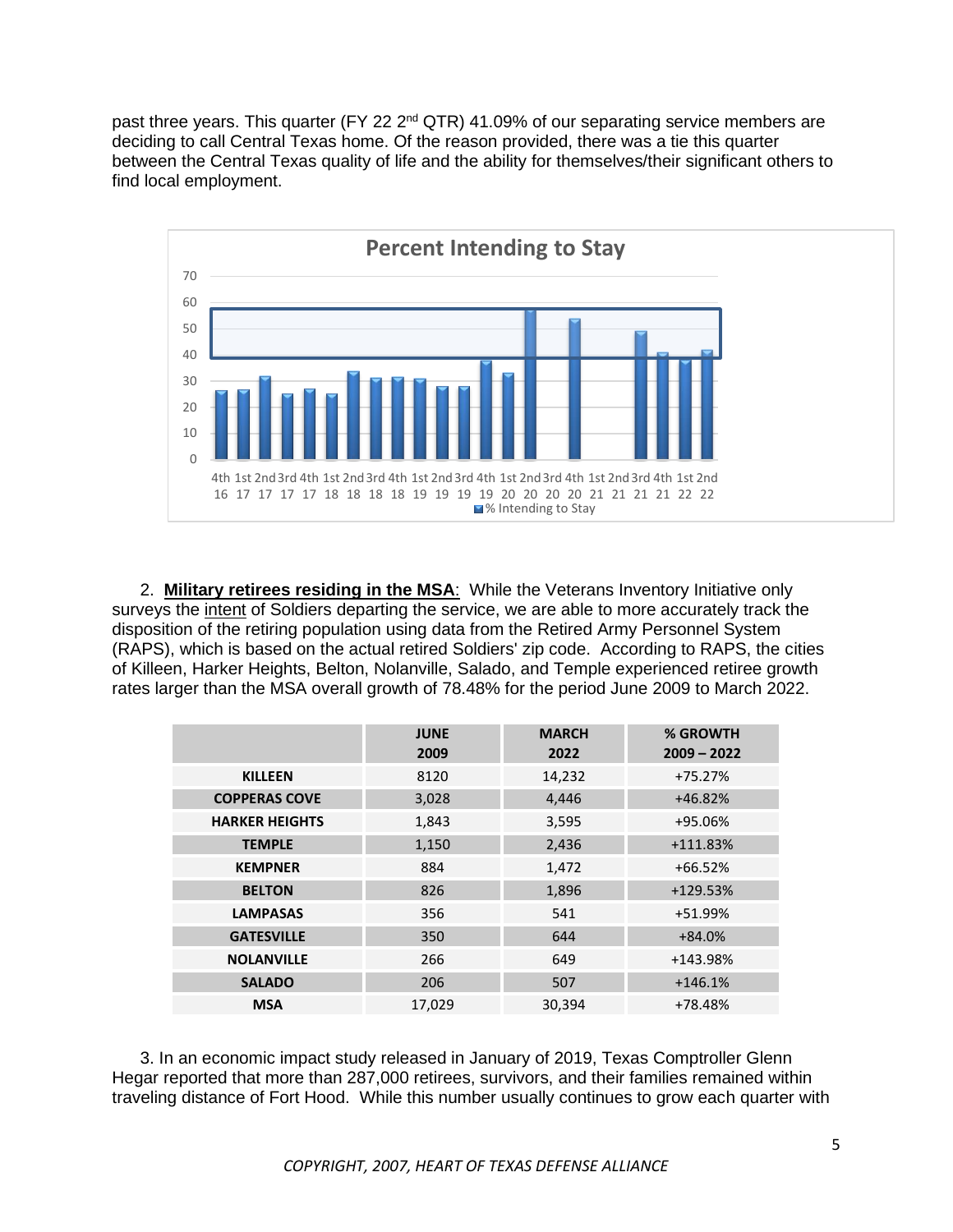70-90% of all local retirees remaining in the region and many others moving into the region due to Quality-of-Life factors, this quarter the number was 32% of all retirees who completed the voluntary survey stated they planned to remain in the local area. Current estimates now show over 410,531 people are supported by Fort Hood locally and outside the MSA.

4. Below are some key data points to provide additional insights into the growth rates locally:

a. Texas A&M-Central Texas is in the Top 100 of Online Masters Programs according to the Killeen Daily Herald. Texas A&M University-Central Texas received five awards for its online graduate programs from the U.S. News and World Report rankings for the best online programs. https://kdhnews.com/news/education/a-m-central-texas-recognized-for-mastersprograms/article\_16ecbf5a-37d8-11ea-ae48-8f18eb44f4aa.html, January 2019

b. Killeen ranked number #101 out of the top 125 metro areas to live based on the U.S. News and World Reports study, "125 Best Places to Live in the USA." The study compared 125 metro areas in the U.S. based on quality of life and the job markets of each area, as well as value and desire to live in the area, https://patch.com/texas/across-tx/u-s-news-where-killeenranks-best-places-live, April 2019.

c. According to Military Times, Killeen ranked 21 out of 234 medium-sized cities as "Best for Vets: Places to Live 2019. Three categories were used to compare all of the locations: 1) Veteran and military culture and services; 2) economic indicators; and 3) livability factors such as crime, health, school quality, and traffic,

https://rebootcamp.militarytimes.com/transition/news/2018/09/10/best-for-vets-places-to-live-2019/, September 2018.

d. According to CNN Money, the Texas military town of Killeen has nearly closed the home ownership gap between black and white resident homeowners with only a 14.5% difference. This makes Killeen the lowest racial homeownership gap in the country, and the area supports integration that many of the larger cities lack,

http://money.cnn.com/2018/04/17/news/economy/kileen-texas-

homeownership/index.html?section=money\_news\_economy&utm\_source=feedburner&utm\_me dium=feed&utm\_campaign=Feed%3A+rss%2Fmoney\_news\_economy+%28CNNMoney%3A+E conomy+News%29, April 2018.

e. According to the Texas Association of Realtors, Bell County ranked eighth out of ten for the total number of residents coming from out of state. According to the U.S. Census Bureau, this is the fourth straight year for an increase in residents moving to Texas from out of state, http://kdhnews.com/news/local/report-bell-county-among-top-destinations-for-new-texasresidents/article\_7d7b52b2-0fa9-11e8-823c-67e0a141d1d4.html, February 2018.

f. Bell County was awarded a \$3.1M grant from the state's Defense Economic Adjustment Assistance Grant (DEAAG) program for security improvements at the Robert Gray Army Airfield and the Killeen-Fort Hood Regional Airport, http://kdhnews.com/news/local/bellcounty-awarded-million-for-airfield-security/article\_99a030c2-e086-11e7-8eb1 f7511932809f.html, December 2017.

g. In January 2017, the Killeen unemployment rate was 4.5% compared with the Texas and national unemployment rate of 4.8%, http://www.deptofnumbers.com/unemployment/texas/killeen/, June 2017.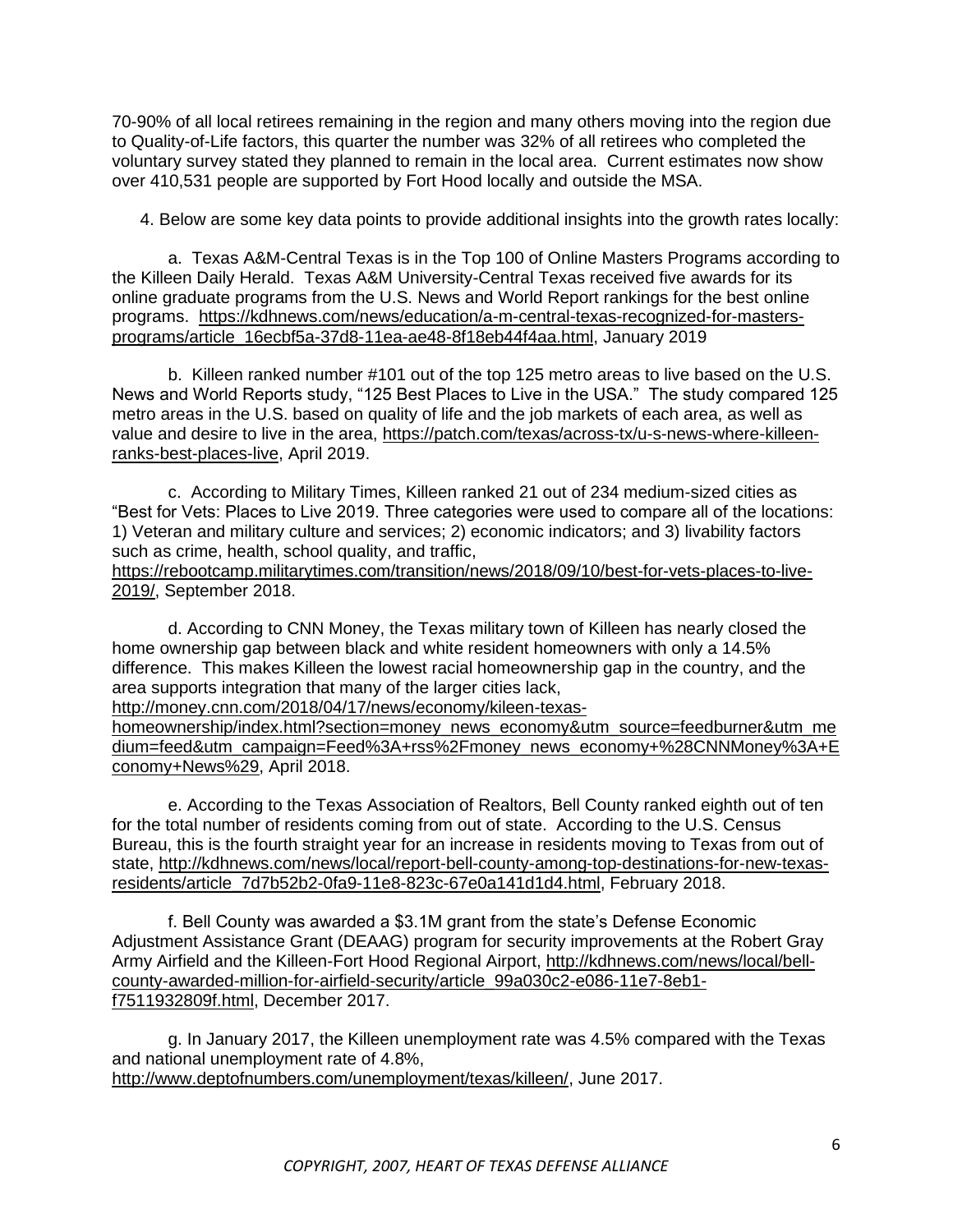h. Killeen ranked 7 out of 10 in the Value Index according to the U.S. News and World Report Best Places to Live study. Killeen's cost of living is lower than the national average of other large Texas metro areas with median home values and median monthly rental expenses. Because of this, Killeen residents are able to stretch their dollar further than residents of other major metro areas, and have easy access to the larger more expensive areas like Dallas-Fort Worth, Austin, and Houston, https://realestate.usnews.com/places/texas/killeen, February 2017.

i. The Texas Transportation Commission approved the designation of 25 miles of US highway 190 in Bell County as a section of the new Interstate 14 which is part of the Interstate Highway System, and part of the new national Fort-to-Port strategic transportation system linking military facilities to deployment seaports, http://www.gulfcoaststrategichighway.org/, January 2017.

j. The American Defense Communities (ADC) designated Fort Hood as one of the eight "Great American Defense Communities" across the United States for providing continuous support to its service members and their military families, http://www.hrmffa.org/images/Hampton-Roads-VA-GADC-2017-press-release.pdf, January 2017.

k. Killeen was ranked number 20 overall out of 505 cities nationwide, and 4 out of 158 mid-sized cities for the most 2008 recession-recovered city based on 18 economic indicators including "inflow of college educated workers," "share of households receiving public assistance," and "home ownership rank," https://wallethub.com/edu/most-least-recessionrecovered-cities/5219/#city-size, January 2017.

4. In addition to these indicators of economic stability for the Killeen-Temple-Fort Hood MSA, the Texas Comptroller also stated in the 2019 economic report that Fort Hood's economic impact was \$29.9 billion statewide. Comptroller Glenn Hegar stated "Fort Hood is an economic engine that helps growth in Texas." The report states that Fort Hood is responsible for 56,023 direct jobs and also indirectly responsible for 152,701 jobs throughout Texas.

**E. MILITARY OCCUPATIONAL SPECIALITIES:** Departing Soldiers can represent over 100 different Military Occupational Specialties (MOS). 42% of the 477 responses to MOS question recorded) can be grouped into five (5) general areas: Combat Arms (42%), Medical (7.34%), Logistics and Transportation (13.84%), Maintainers/Repairers (25%), Information Technology and Communication (8.39%),. The other represented series of job classifications were: Chemical, Biological, Radiological & Nuclear (CBRN); these are quantified within the 'Other' category.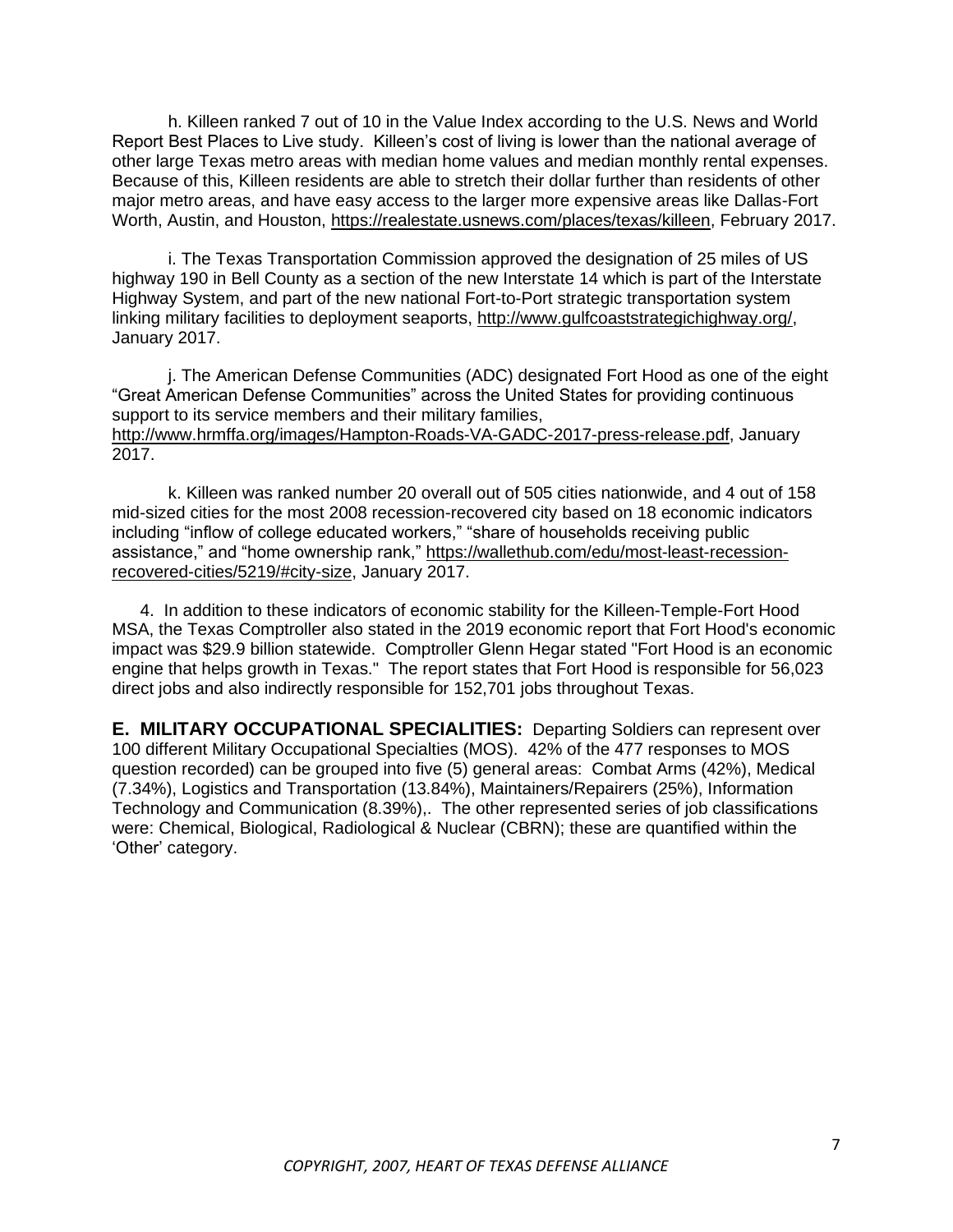

#### **COMBAT ARMS**

1. Traditionally, Combat Arms has been largest group. As we move out of the Global War on Terror conflicts many will not be combat veterans of the Iraq/Afghanistan campaigns; which have a distinctive small-unit focus by their nature. Therefore, in addition to the skills listed below, these Soldiers will likely have a broad leadership skillset and staff planning skills (soft skills) that would be a tremendous asset to any organization.

2. Soldiers in combat arms comprise 42% (58/477) of this quarter's transitioning population.

| Infantry (52)              | Member or leader who individually employs small arms/heavy anti-armor<br>weapons in support of combat operations. |
|----------------------------|-------------------------------------------------------------------------------------------------------------------|
|                            |                                                                                                                   |
| Armor (4)                  | Member or leader who employs main battle tanks or cavalry fighting                                                |
|                            | vehicles in combat operations and performs reconnaissance and                                                     |
|                            | security.                                                                                                         |
| <b>Field Artillery (2)</b> | Operate or supervise high technology cannon artillery weapons,                                                    |
|                            | automated tactical data systems, intelligence activities, target                                                  |
|                            | processing, radar operations, artillery surveying operations, or                                                  |
|                            | meteorological observation.                                                                                       |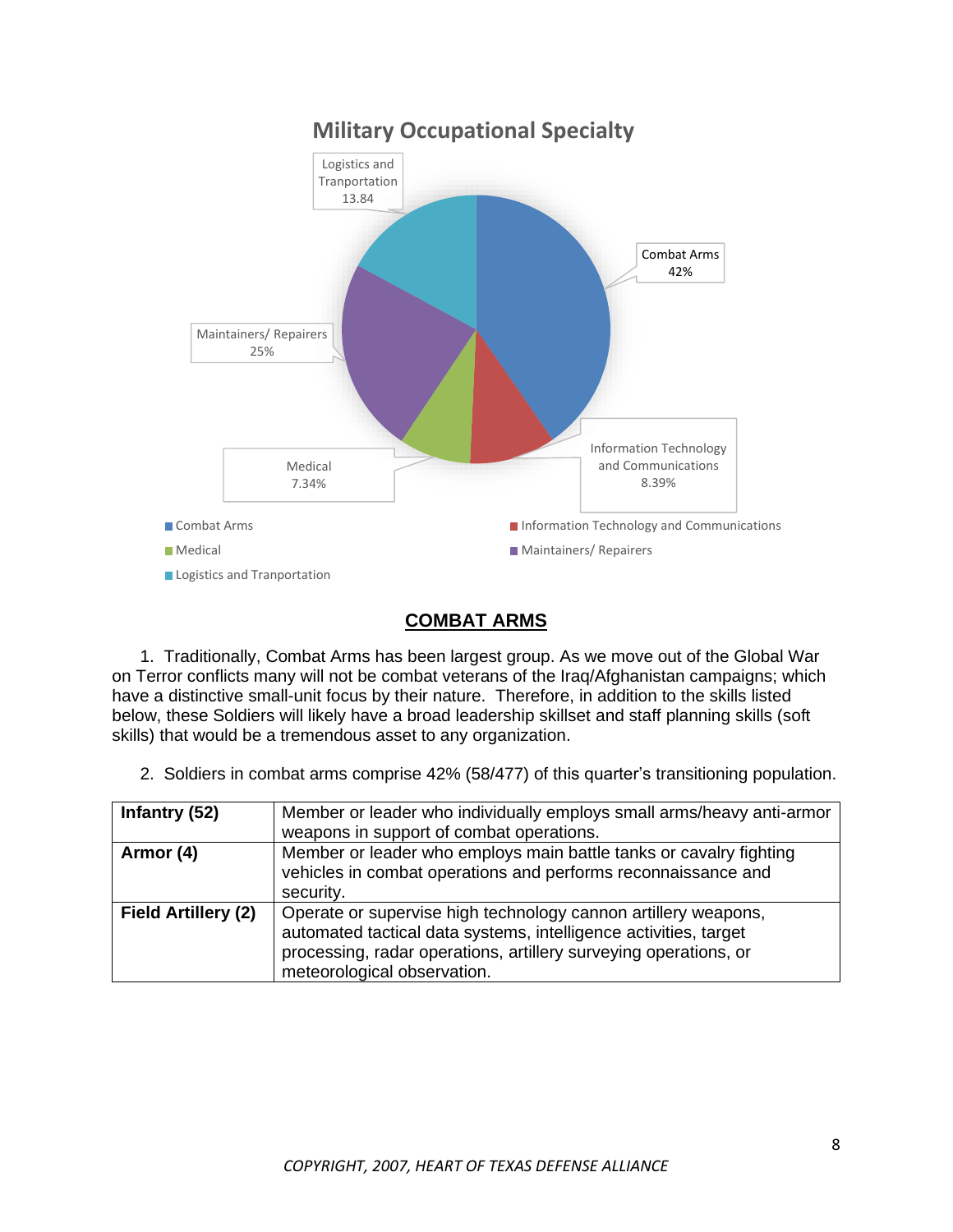#### **INFORMATION TECHNOLOGY AND COMMUNICATIONS**

1. The "Intel" Community are responsible for collecting, sharing vital information to combat soldiers concerning targeting, enemy manpower, and capabilities.

2. Soldiers that work in the Information Technology and Communications field comprise 8.39% (34/477) of 2nd QTR 2022 transitioning population.

| <b>Army Cable</b><br><b>Systems Installer-</b><br>Maintainer (6)                                     | Cable Systems Installer-Maintainers are primarily responsible for<br>installing, operating and performing maintenance on cable and wire<br>communications systems, communication security devices, and the<br>associated equipment.                                                                                                                        |
|------------------------------------------------------------------------------------------------------|------------------------------------------------------------------------------------------------------------------------------------------------------------------------------------------------------------------------------------------------------------------------------------------------------------------------------------------------------------|
| <b>Network Systems</b><br><b>Operator-Maintainer</b><br>(7)                                          | The nodal network systems operator-maintainer is part of the Army's<br>telecommunications team. Their primary responsibility is making sure<br>communications are available, which is always crucial in the armed<br>forces, especially during combat.                                                                                                     |
| <b>Multichannel</b><br><b>Transmission</b><br><b>Systems Operator-</b><br><b>Maintainer Jobs (6)</b> | A U.S. Army Multichannel Transmission Systems Operator-<br>Maintainer works directly on communication devices and equipment<br>that communicate through more than one channel. They are<br>responsible for installation, repair, operation, and maintenance<br>checks of these devices, antennae, and associated equipment,<br>according to the U.S. Army. |
| <b>Signal Support</b><br><b>Systems Specialist</b><br>(15)                                           | Signal support systems specialists are responsible for battlefield<br>signal support systems and terminal devices. Signal support<br>specialists are part of the Army Signal Corps (USASC), which<br>handles communications and information systems support for the<br>combined armed forces.                                                              |

#### **MAINTAINERS/ REPAIRERS**

1. Maintaining the operational function of all materiel in the arsenal of the Army is the job of this career field.

2. Soldiers that work in the field of Maintenance/Repair comprise 25% (5/477) of 2<sup>nd</sup> QTR 2022 transitioning population.

| <b>Tracked Vehicle Repairers (2)</b> | Perform or supervise unit maintenance, diagnose, and<br>troubleshoot malfunctions on gas turbine and diesel<br>power plants; the suspension, steering, hydraulics,<br>auxiliary power units, and the armament/fire control<br>systems on tracked vehicles including the M1 Abrams<br>main battle tank and Bradley Fighting Vehicle.                                                                                                     |
|--------------------------------------|-----------------------------------------------------------------------------------------------------------------------------------------------------------------------------------------------------------------------------------------------------------------------------------------------------------------------------------------------------------------------------------------------------------------------------------------|
| Special purpose (3)                  | 6 different low-density fields that require a degree of<br>technical skills that would support the repair and<br>maintenance of Army vehicles and equipment. These<br>skills include metal workers (welders), machinists, small<br>arms and fire control repair, power generation,<br>computer/detection systems, radar, avionic<br>communication equipment, and special purpose<br>equipment (such as HVAC and refrigeration systems). |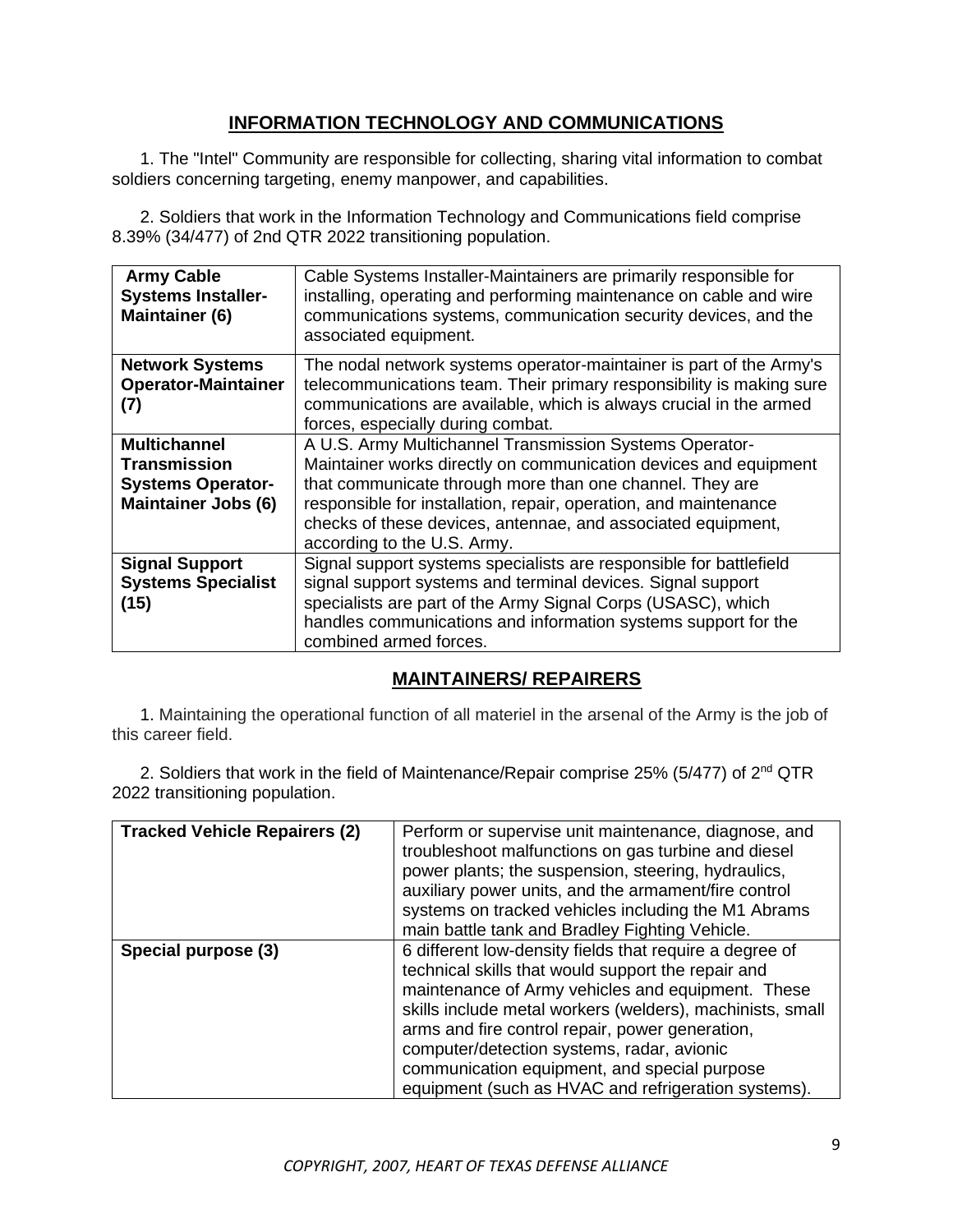| <b>Wheeled Vehicle Mechanics (30)</b> Supervise and perform unit, direct support and general |
|----------------------------------------------------------------------------------------------|
| support level maintenance and recovery operations on                                         |
| light and heavy wheeled vehicles, their associated                                           |
| trailers and material handling equipment.                                                    |

#### **MEDICAL**

1.Provide emergency medical treatment, limited primary care & health protection & evacuation from a point of injury or illness.

2. Personnel in the Medical Field make up 7.34% (27/477) of 2nd QTR 2022 transitioning population.

| <b>Health Care Specialist (24)</b> | Provide emergency medical treatment, limited primary care,<br>and force health protection, evacuation in a variety of<br>operational and clinical settings from point of injury or illness<br>through the continuum of military health care under the<br>supervision of a physician, nurse or physician's assistant. As<br>a field combat medic, provides emergency medical<br>care/treatment at point of wounding on the battlefield or to<br>battle and non-battle casualties during wartime.                                                                                                                                                                                                                                                                                                                                                                                                                                                                                                                           |
|------------------------------------|---------------------------------------------------------------------------------------------------------------------------------------------------------------------------------------------------------------------------------------------------------------------------------------------------------------------------------------------------------------------------------------------------------------------------------------------------------------------------------------------------------------------------------------------------------------------------------------------------------------------------------------------------------------------------------------------------------------------------------------------------------------------------------------------------------------------------------------------------------------------------------------------------------------------------------------------------------------------------------------------------------------------------|
| <b>Animal Care Specialist (2)</b>  | Performs physical examinations to detect obvious<br>abnormalities and reports findings to veterinarian, Positions<br>and restrains animals for examination and treatment. Assists<br>veterinarian in surgical procedures and performs euthanasia<br>when instructed by veterinarian. Cleans, debrides, and sutures<br>superficial wounds. Collects, preserves, and prepares blood,<br>urine, feces, skin scrapings, and post mortem specimens for<br>shipment and evaluation. Performs routine diagnostic<br>laboratory tests such as fecal smears, urinalysis, blood counts,<br>and chemistries. Takes and develops radiographs of<br>designated animal body parts. Initiates and maintains animal<br>health records, immunization records, animal registration files,<br>animal bite case reports, and other administrative office files.<br>Performs advanced emergency medical procedures on<br>animals such as triage, tracheotomy, bum and poison<br>management, venous cutdown, and insertion of stomach<br>tubes. |
| Other (1)                          | Soldiers with various medical specialty MOSs.                                                                                                                                                                                                                                                                                                                                                                                                                                                                                                                                                                                                                                                                                                                                                                                                                                                                                                                                                                             |

#### **LOGISTICS AND TRANSPORTATION**

1. The logistics and life's blood of the soldier falls onto the shoulders of the members of the Quartermaster Corps. Providing soldiers with food, water, petroleum, repair parts and other services during any operation is the job of the MOS of the Quartermasters.

2. Personnel in the Logistics and Transportation, make up 13.84% (54/477) of 2nd QTR Transitioning population.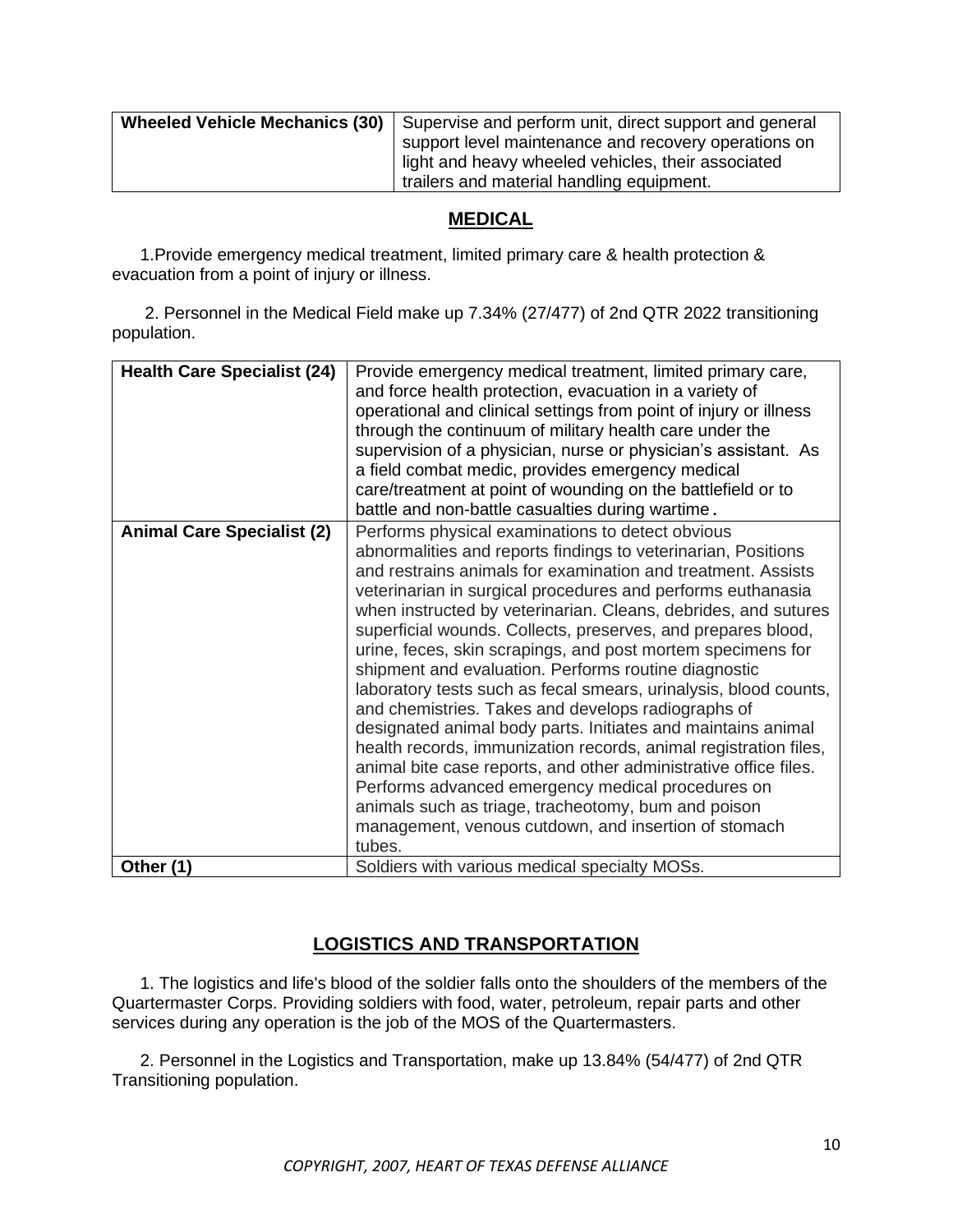| <b>Army Automated Logistical</b>                    | Supervise and perform management or warehouse                                                                        |
|-----------------------------------------------------|----------------------------------------------------------------------------------------------------------------------|
| Specialist (9)                                      | functions.                                                                                                           |
| <b>Army Petroleum Supply Specialist</b><br>(4)      | Supervise and manage the storage and shipping of bulk or<br>packaged petroleum-based products.                       |
| Army Food Service Specialist (7)                    | Prepare and service food in field or garrison operations.                                                            |
| <b>Army Petroleum Laboratory</b><br>Specialist (3)  | Supervise or conduct laboratory tests on petroleum, oil<br>and lubricant products.                                   |
| <b>Army Unit Supply Specialist (10)</b>             | Supervise or perform the general upkeep and<br>maintenance of all supplies and equipment.                            |
| <b>Cargo Specialist (1)</b>                         | Load and unload supplies and materials using equipment<br>such as forklifts and cranes.                              |
| <b>Motor Transport Operator (16)</b>                | Supervises or operates wheel vehicles to transport<br>personnel and cargo.                                           |
| <b>Transportation Senior Sergeant (1)</b>           | Supervises the operation and control of movement for<br>personnel and cargo by air, rail, motor transport and water. |
| <b>Transportation Management</b><br>Coordinator (3) | Responsible for scheduling and selecting the modes of<br>transportation for personnel and equipment.                 |

### **F. DESIRED POST- MILITARY SERVICE EMPLOYMENT:**

Respondents are asked to indicate the type (or types) of post-military employment they desire. If married, they can indicate their spouse's employment preferences as well. In order to standardize input for ease of analysis, the survey provides 14 broad categories conforming to industry categories found in the North American Industrial Classification System (NAICS). The choice "other" is offered when a specific desired category is not provided. Because this survey is voluntary and can be taken up to a year before the date of separation during the Soldier for Life-Transition Assistance Program, it may be very possible that at the time of the survey, the majority just did not know what area of employment he/she would prefer. For this 2nd Quarter report, of those who did respond to this question (32 Soldiers), the top five desired categories of post-military service employment were2:

#### **SOLDIER SPOUSE**

- 
- 2.Transportation/Distribution: 21 2. Skilled Trade :11

- 1. Skilled Trade: 33 1. Education/Training :21
	-

<sup>2</sup>Employers desiring to hire Fort Hood veterans should contact Fort Hood Soldier for Life -Transition Assistance Program (formerly known as ACAP) directly through TAP Mr. Adrian B Thompson: at (254)288-0827; adrian.b.thompson.civ@army.mil; or by posting their opportunity and company website URL on the TAP website (https://www.armytap.army.mil).

Employers may place a job posting via "Work in Texas" (www.workintexas.com) - a statewide, internet-based jobmatching system through Workforce Solutions of Central Texas (WFSCT) (254) 200-2020. The Texas Veterans Commission (TVC) staff work closely with the Central Texas Workforce Business Services including job development, direct referrals, and military skills-civilian occupations matching. tvcemployment@tvc.texas.gov (512) 463-2333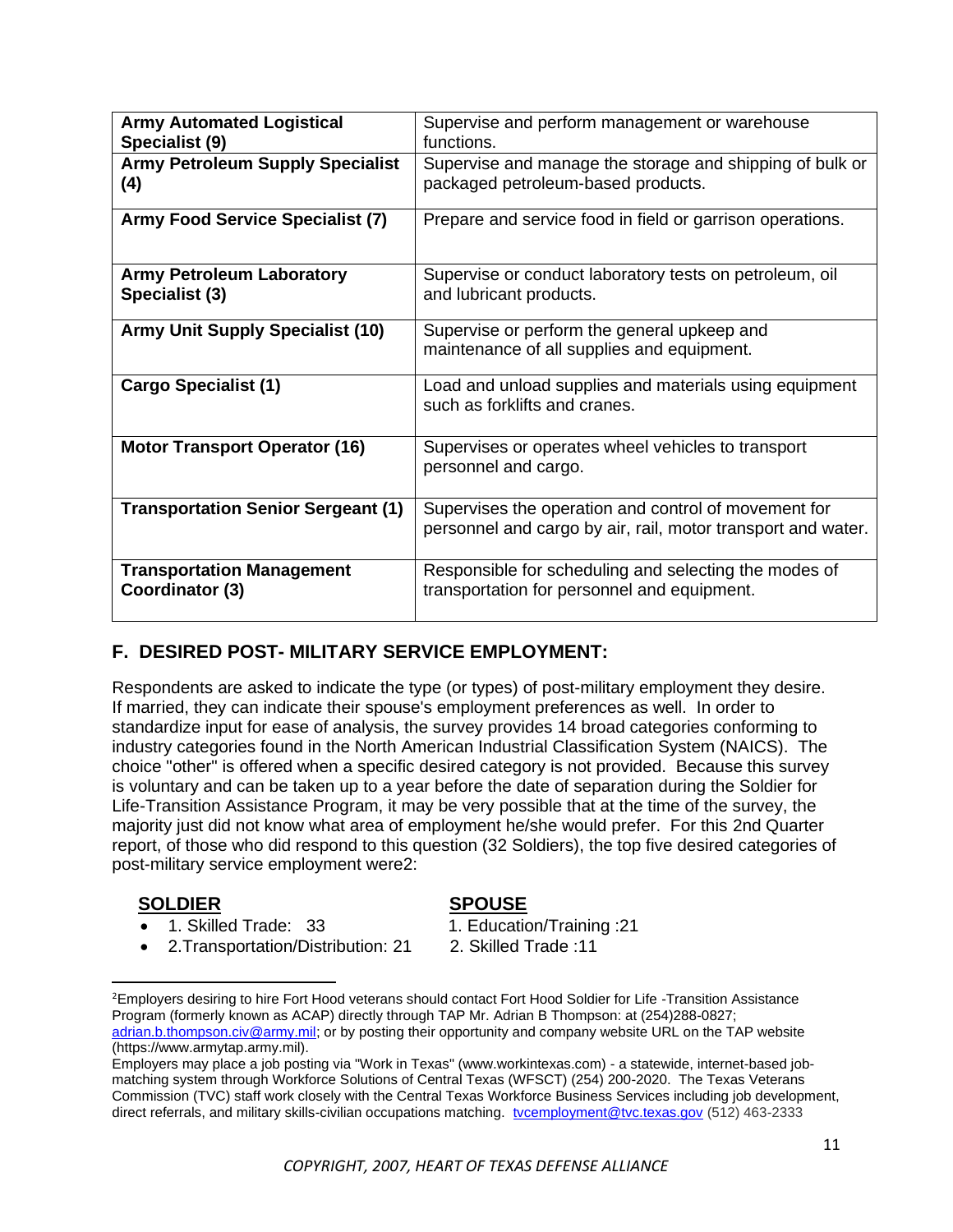- 3. Business Professional: 18 3. Administrative/Office : 10
- 4. Construction & Engineering :12 4. Management/Business :2
- 5. Information Technology: 10 5. Medical: 1
- 
- -
- 

3. Employment:

a. The Labor Market & Career Information Department (LMCI) of the Texas Workforce Commission provides a monthly snapshot of the area economy within the Texas labor market using statistics from the U.S. Bureau of Labor Statistics. This is broken down by industry profiles, and graphs the top ten groups consisting of seventeen different industries. This list can be compared to the Veteran's Inventory Initiative list of top desired employment after the service. The following list indicates the top ten industry profiles for the Killeen-Temple MSA according to the monthly Texas Labor Market Information https://texaslmi.com/EconomicProfiles/MSAProfiles.

b. For comparison, the similar Veteran's Inventory Initiative categories are placed in parentheses. This list can be compared to the responses above for Soldiers' top desires for employment when retiring from their service in the military. We will continue to monitor and compare these reports in the future.

#### **G. REASONS FOR REMAINING IN THE MSA:**

1. In 2013, the survey was revised to gain more clarity on the Quality-of-Life factors cited by separating Soldiers that impact their decision to remain in Central Texas or go elsewhere after their service ends.

2. A total of 196 of 477 Soldiers indicated they will remain in the MSA. This quarter, 39.8% remained due to the MSA Quality of Life, 18.4% remained because their spouse is employed locally, 15.3% remained because they found employment locally, 12.2% remained because they or a family member are completing education, and 14.3% remained for other reasons. With the addition of Texas A&M-Central Texas to the MSA, the Soldiers and their spouses now have the opportunity to complete their baccalaureate or master's degree while remaining in an area with a lower cost of living compared to other areas with universities. We will continue to monitor this response for future quarters.



# **Reasons for Remaining Inside the MSA**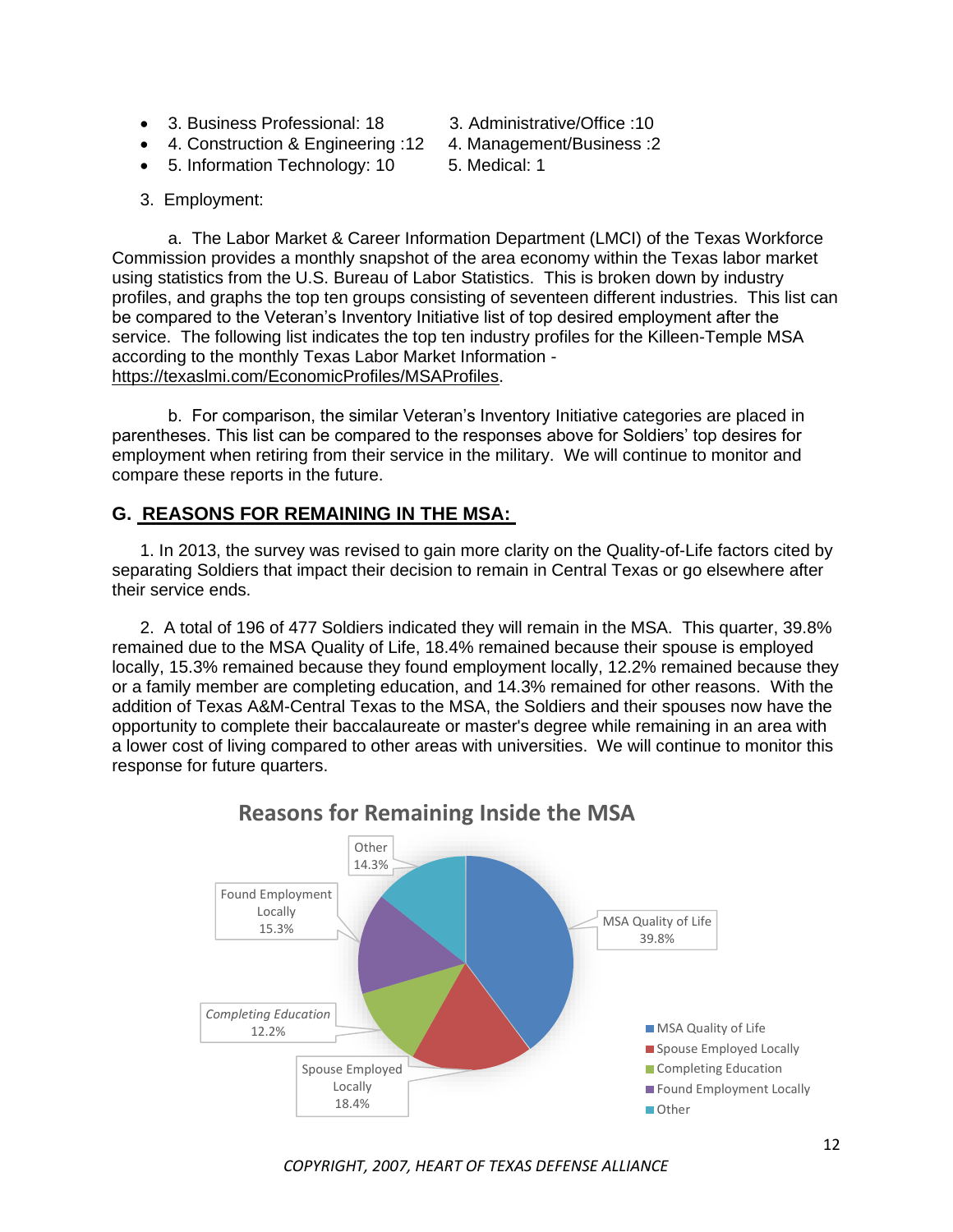3. The graph below addresses the reasons for those service members not staying in the MSA after separation. The majority of those choosing to live outside of the MSA after separation wanted to return to their home of record, while the second largest group stated that they are seeking employment elsewhere. Returning home has been the primary reason for leaving the MSA since the inception of this survey. This quarter, the only change in the reasoning for leaving the MSA is to seek other employment rather than having necessarily obtained other employment. While returning to home of record is not something that can be improved for the area, available and desirable employment and the perception of the MSA quality of life are areas that can be improved.



## **Reasons for Living Outside the MSA**

4. The graph below depicts the reasons for those service members who are unsure if they will stay in the MSA or depart after separation which represent 86 of 477 (18.0%). This group represents potential workforce and economic opportunity that may be influenced to remain for the appropriate opportunity or recruitment incentives. The reasons for the unsure service members are depicted in the graph below. Returning home is the largest reason but may reflect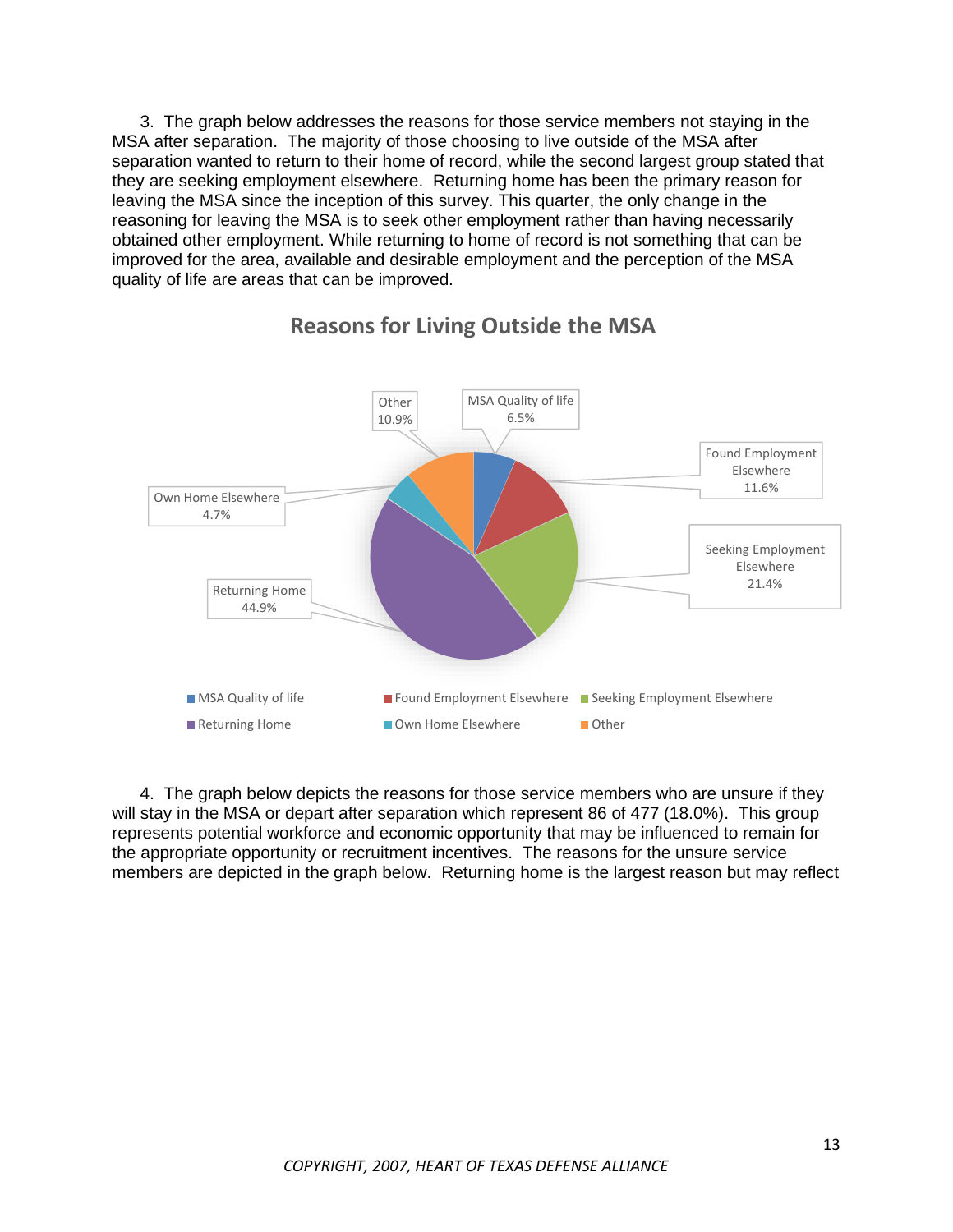a default answer because other opportunities have not presented themselves. It along with the majority of the other reasons are something that can be influenced or improved for the area.



# **Reasons for Unsure if Remaining or Departing**

**H. EDUCATION LEVEL OF THOSE REMAINING IN THE REGION:** Respondents are asked to provide their highest level of educational attainment. All soldiers have a High School Diploma/GED. For this quarter, 128 of 196 (65.3%) of the respondents who intend to remain in the region have some level of post-secondary education:

- ❖ Some College 73 (37.2%)
- ❖ Associates Degree 18 (9.2%)
- ❖ Bachelor's Degree 20 (10.2%)
- ❖ Masters/PhD Degree 17 8.7%)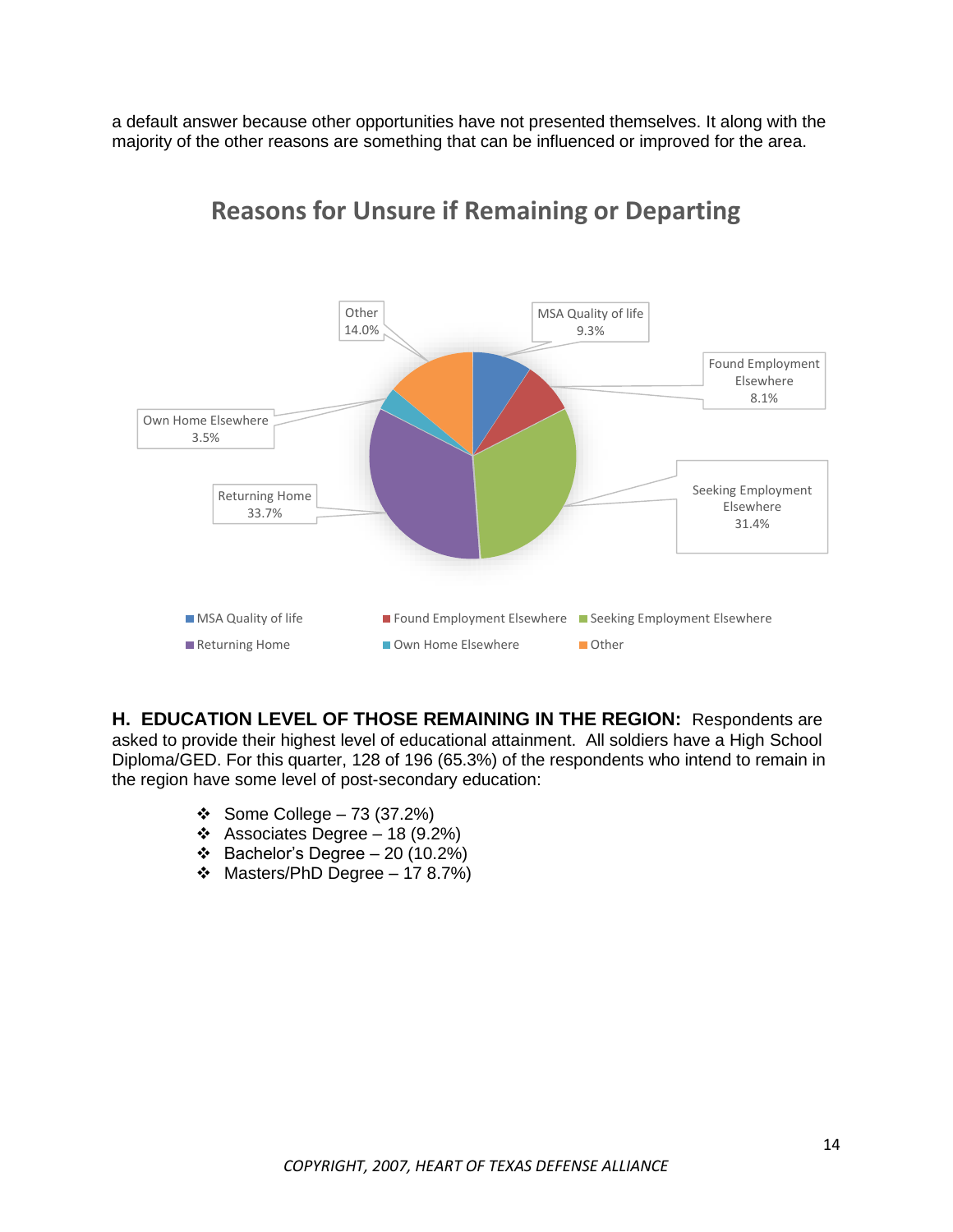

1. The data from over 55,000 Soldiers separating over the last decade indicates that for those Soldiers who intend to remain in the Killeen-Temple-Fort Hood MSA (both retirement eligible and non-retirement eligible) the educational attainment levels decreased slightly from the pre-COVID survey results. We are unsure but suspect this reduction is due to the lack of survey results during the COVID 19 pandemic with less surveys processed in 2020 thru 2022 thus the data may not represent the level of fidelity achieved during pre-COVID years. Historically, the number of those Soldiers pursuing post-secondary degrees has been higher since Texas A&M-Central Texas opened. Regardless, this data is further affirmation that those Soldiers leaving the service provide a solid foundation of education as well as real-world experience as future employees for the area.

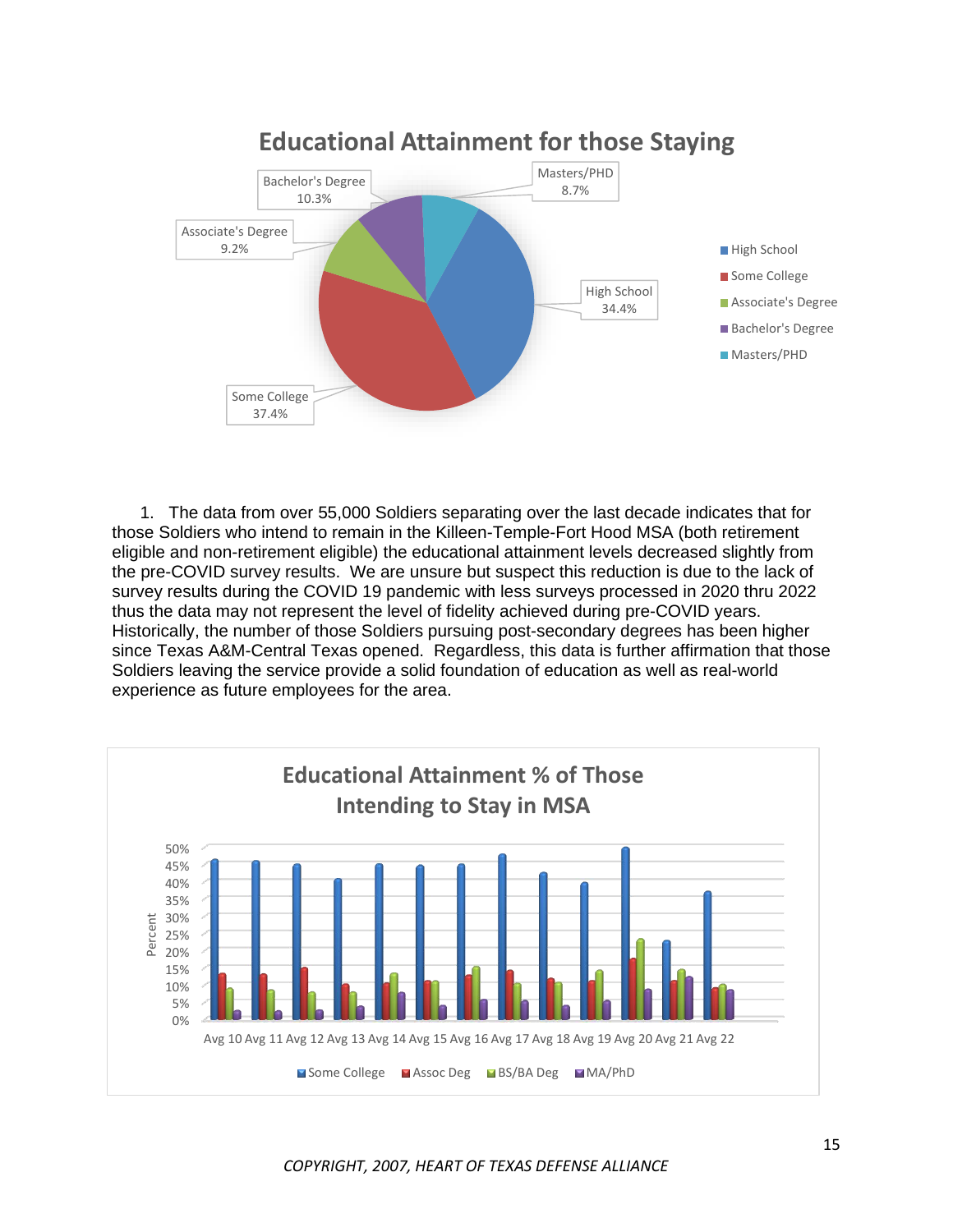2. The graph below depicts the educational attainment levels for those not staying in the MSA and reflects lost opportunity for our area.



3. A third dynamic includes the Soldiers who are unsure if they will stay in the MSA or depart. This quarter 86 of 477 (18.0%) of transitioning Soldiers indicated they were unsure if they would remain in the MSA or depart. This group represents both workforce and economic potential that may be influenced to remain in the MSA. Their educational attainment level depicted below is slightly higher than the group that will not remain.



4. Anecdotally, businesses indicate they want to hire veterans. Educational attainment is a key variable in that process, given the current national unemployment rate. Due to extra